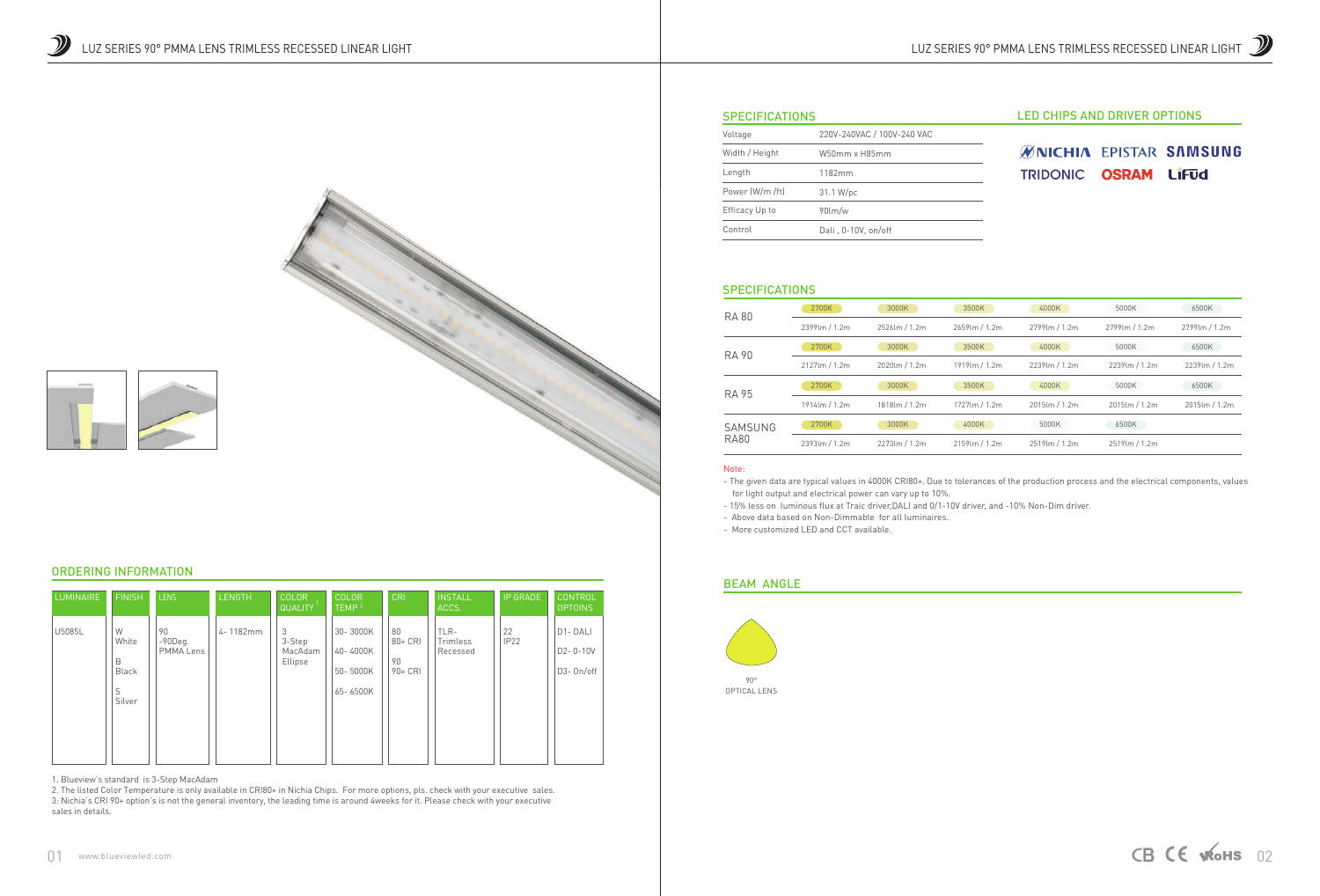

3 Insert the luminaire into the hole, and lock it by the Philips screws on 2 sides into the ceiling through the brackets.

4) Mud the bracket with ceiling together, and peel the protection film on the lens after the installation. Clean the luminaire if there is some dust/mud left on the lens.

#### INSTALLATION

# **Caution: Turn off power to electrical box before installing!**





Trimless Recessed

#### **ACCESSORIES**



Trimless Recessed Kit

#### **DIMENSION**

#### **RANGE OF APPLICATIONS**

General or local lighting in Office, Educational Instituions, Conference Rooms and many other workspaces.

#### **ELECTRIC GEAR**

Constant current 0-10V / DALI / Non-dim dirvers, Setable white, Dual white / Dime2Warm, DMX, PWM lighting solution available.



LUZ Series is linear LED lighting fixture that features a Down lighting. It's mostly simulating the natural lighting enviroment. Fixture features 80+ or 95+ Ra LEDs. White color from 2700K to 6500K. Dimmable driver available in Dali, 0/1-10V,DMX, PWM type. Fixture lengths are available in 2ft,4ft,5ft and 8ft, and custom lengths are available in 19.6ft.

- $\blacktriangleright$  PC diffuser Mostly simulating thenatural lighting
- Sus-Pendant, Ceiling/Wall Mounted, Trimless Recessed installation
- $\triangleright$  Designed and engineered with the architectural specifier in mind
- $\blacktriangleright$  Refined construction and classic linear illumination







Unit:mm[in]